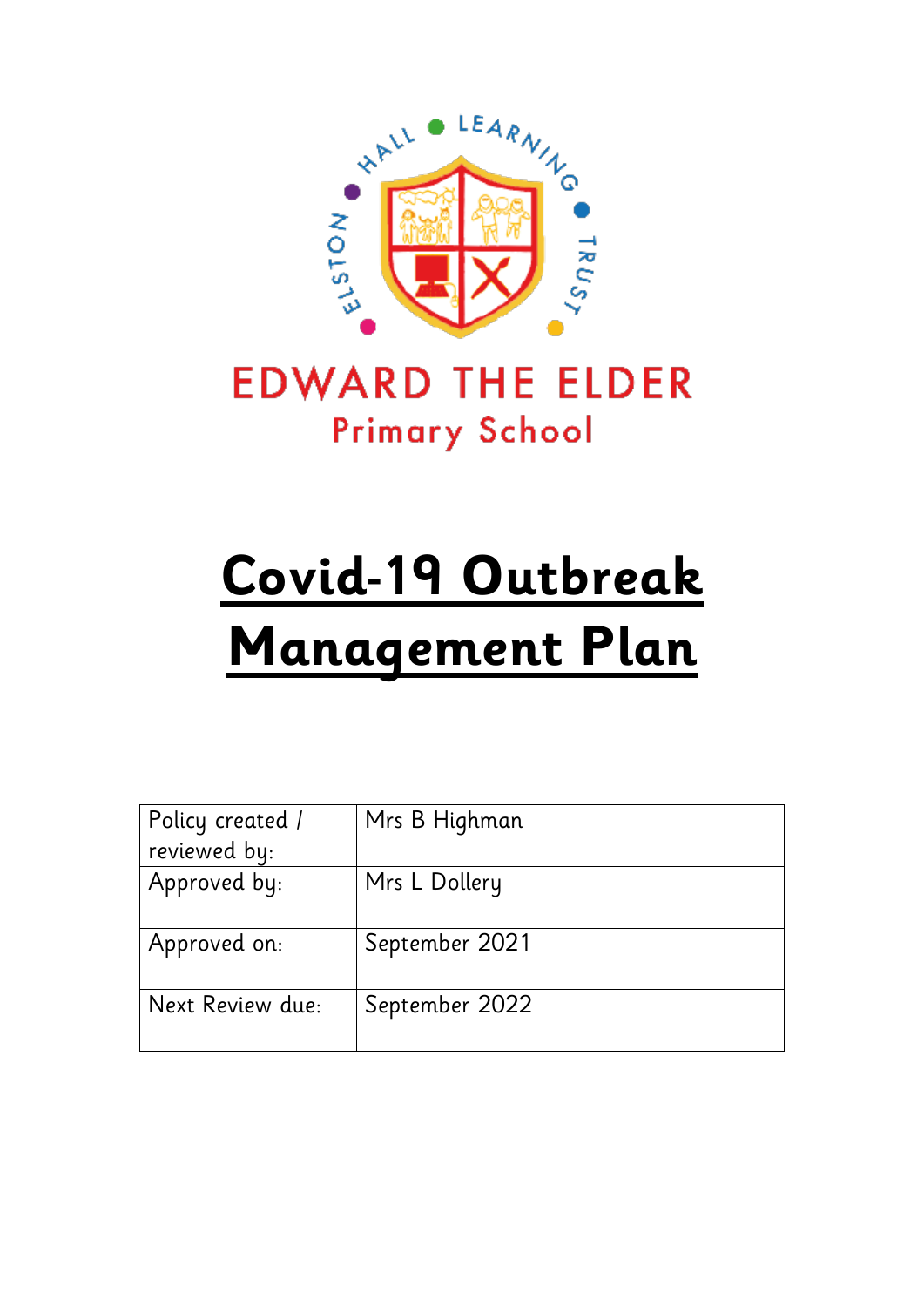## **. Introduction**

This plan is based on the [contingency framework for managing local outbreaks](https://www.gov.uk/government/publications/coronavirus-covid-19-local-restrictions-in-education-and-childcare-settings) of COVID-19 and the schools operational quidance from step 4, provided by the Department for Education (DfE).

We will only implement some, or all, of the measures in this plan in response to recommendations provided by our local authority (LA), director of public health (DsPH), Public Health England (PHE) health protection team or the national government.

It may be necessary to implement these measures in the following circumstances, for example:

- To help manage a COVID-19 outbreak within the school
- If COVID-19 infection rates in the community are extremely high, and other measures have failed to reduce transmission
- As part of a package of measures responding to a 'variant of concern' (VoC)

### **2. Shielding**

We will adhere to national guidance on the reintroduction of shielding, which would apply to those on the [shielded patient list \(SPL\).](https://digital.nhs.uk/coronavirus/shielded-patient-list)

We will speak to individuals required to shield about additional protective measures in school or arrangements for home working or learning.

### **3. Other measures**

If recommended, we will limit:

- Residential educational visits
- > Open days
- > Transition or taster days
- Parents coming into school
- Live performances

If recommended, we will reintroduce:

- Bubbles, to reduce mixing between groups
- Face coverings in communal areas and classrooms for staff and visitors (unless exempt)

### **4. Attendance restrictions**

Attendance restrictions will only be recommended as a last resort. If recommended, we will implement the measures in this section.

### **4.1 Eligibility to remain in school**

In the first instance, we will stay open for:

Vulnerable pupils